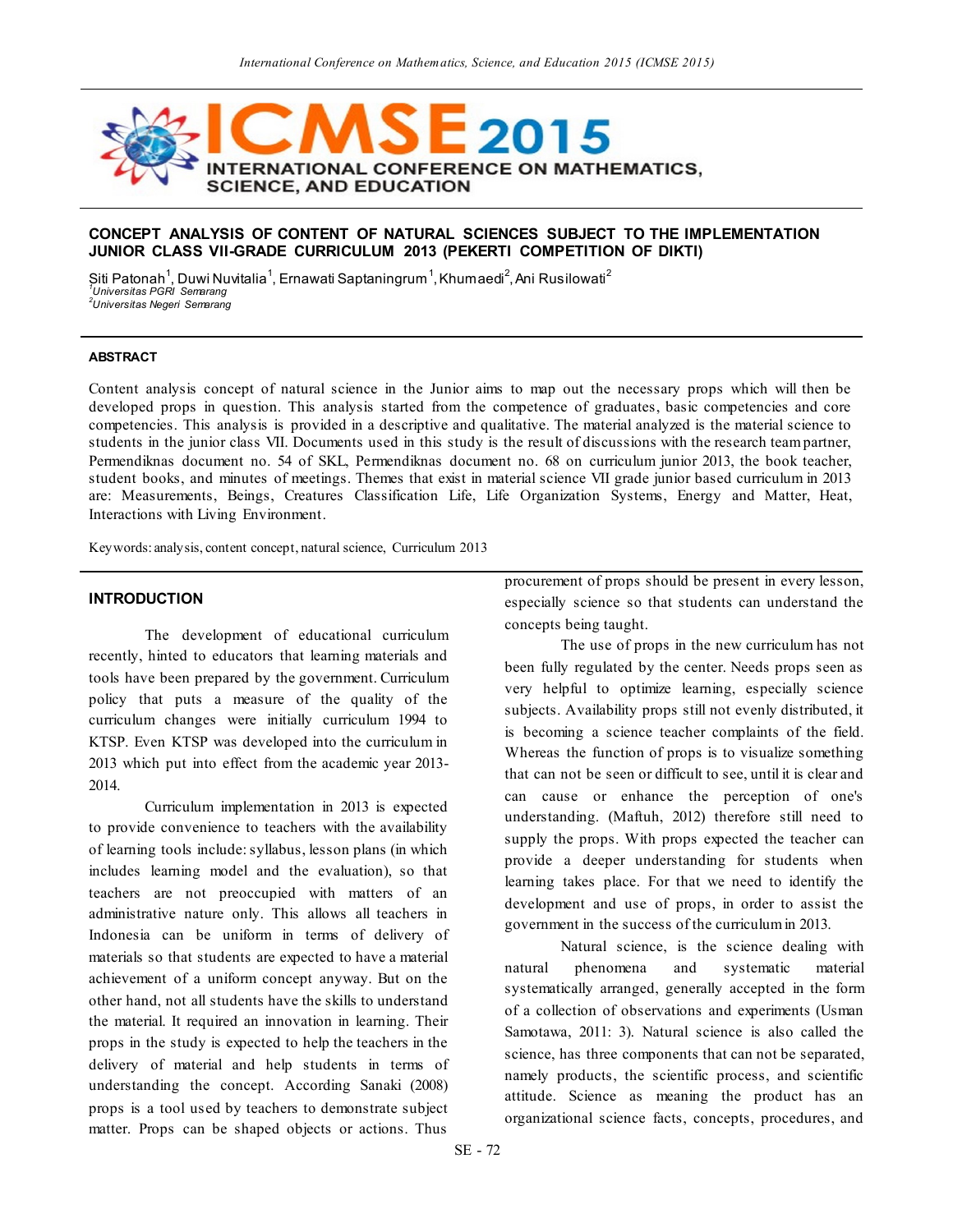laws of nature. Science as a process explains that science findings obtained from scientific process or scientific work. While science as a gesture has a meaning that underlies the scientific attitude scientific processes that are useful in producing science (Tim, 2014: 1). The Junior High School is expected to have an emphasis "Salingtemas" learning (science, environment, technology, and society) in an integrated manner that is directed at the learning experience to design and create a masterpiece through the application of science concepts and scientific work wisely competence (Department of Education, 2013: 377)

Natural science is not only contains a collection of facts and concepts alone but natural science is also a mindset in dealing with natural phenomena around. Natural science as a human attitude, is the application of process skills. Science process skills include: observing, measuring, draw conclusions, controlling variables, formulating hypotheses, create graphs and data tables, create operational definition and conduct experiments. Natural science as a process / method, Natural science implementing the stages of scientific methods in the implementation of science learning. Natural science as a product, is a collection of the results of the empirical and analytic activities conducted by scientists for centuries.

In the end, the natural science is the provision of learning that is meaningful to the student, the student will learn the natural science then used to have a good attitude, skills properly apply the scientific method that will eventually berbepengaruh on the personality of the students, so it is very appropriate lessons are taught in junior high.

Natural science content analysis aims to analyze each item contained in the 2013 curriculum content analysis is then used to map the needs of the props in the implementation of the curriculum in 2013 for teaching science in junior high.

## **METHODS**

The method used in this study is a qualitative research, dipeoleh where data from various sources, using data collection techniques assortment (triangulation). For the purposes of data and data sources, using documentary study, in which data collection techniques are not lagsung in a study, but through the document (Hasan, 2002). Documents used in this study is the result of discussions with the research team partner, Permendiknas document no. 54 of SKL, Permendiknas document no. 68 on curriculum junior 2013, the book teacher, student books, and minutes of meetings.

The measures used include two things: collect data and menganilis data so that researchers can infer about the issues that were examined. While the analysis used descriptive analysis, the data collected in the form of words, pictures, and not numbers. The research report has excerpts of data and data processing.

## **RESULT AND EXPLANATION**

Analysis of the concept of science in junior high school begins with analysis a core competence (CC) and basic competence (BC) it. Based attachment ministerial decree No.68 of 2013, there were 2 BC on core competencies 1 (CC-1), 4 BC on core competencies 2 (CC-2), 10 BC on core competencies 3 (CC-3), and 13 BC on core competencies 4 (CC-4). Based on the book of teachers teaching science class VII, on the basis of competence there are 9 subjects, namely (1) The object of science and observations, (2) classification of objects, (3) Classification of Living Beings, (4) Systems of Life Organization, (5) change objects around Us, (6) Energy and Life System, (7) Temperature and Change, (8) Heat and displacement, and (9) Interaction with the Environment Living Beings. Each subject is always combining all four core competencies that have been determined. Explanation of each in the analysis curriculum for science subjects in 2013:

(1) The object of science and observations

The subject matter included in the group of large theme "Materials". Essentially, learning on this topic introduces learners to the object being studied in science and the scientific method is simple (observation, measurement, and start trying to make linkages-linkages terhdapa observations. For the implementation pembelajara, CC and BC in the subject matter and the observations natural science Objects is as follows:

a. Core competence 1 (CC-1), the competence of the basis used is BC 1.1, which reads admire the order and complexity of God's creation on the physical and chemical aspects of life in the ecosystem, and the role of humans in the environment and bring them into the experience of the teachings of their religion.

b. Core competence 2 (CC-2), the competence of the basis used 2.1. Show scientific behavior (curiosity; objective; honest; rigorous; meticulous; diligent; careful; be responsible; open; critical; creative; innovative and caring environment) in their daily activities as a form of implementation of the attitude in conducting experiments and discussion.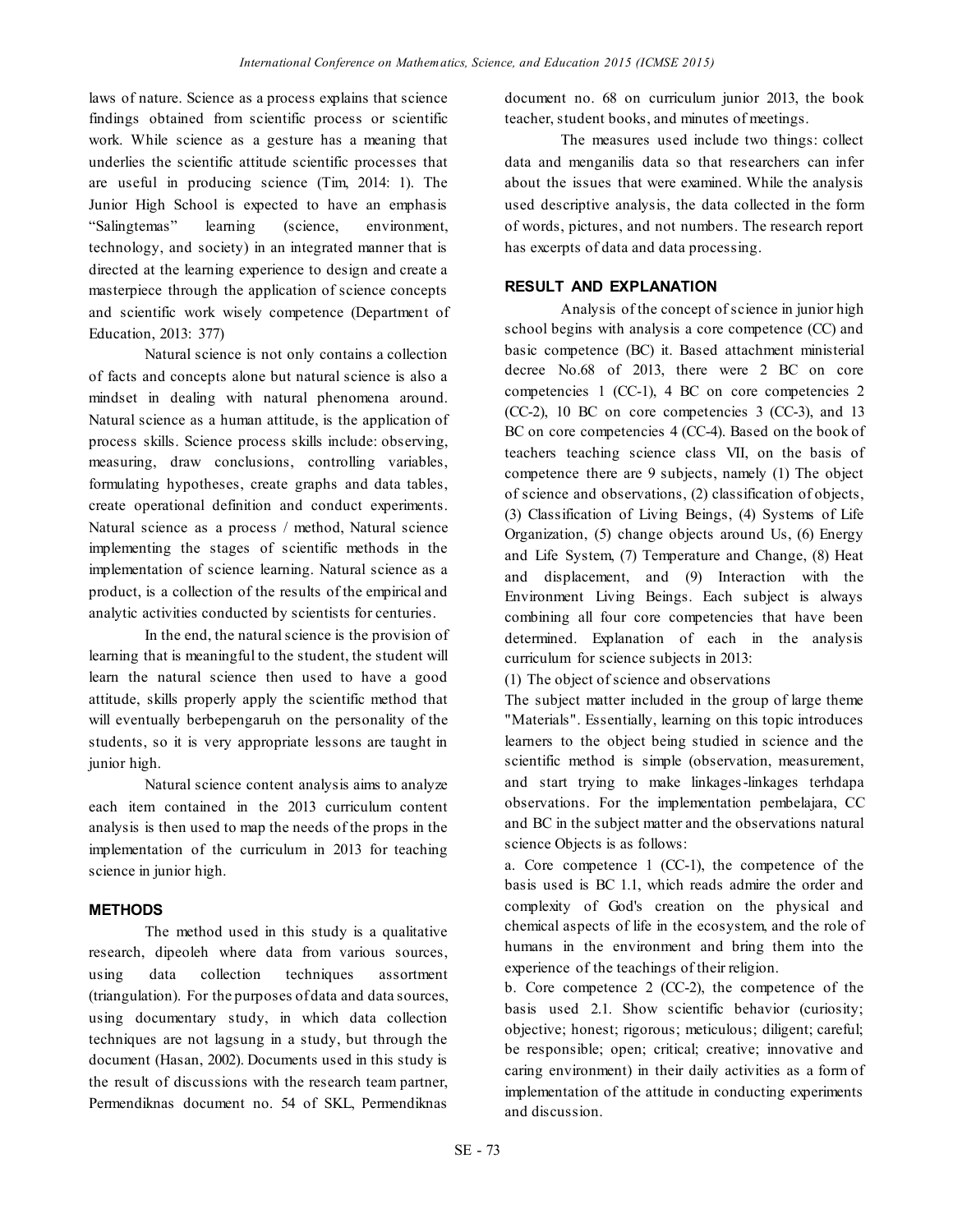c. Core competency 3 (CC-3), using the BC 3.1, namely: Understanding the concept of measurement of various magnitudes that exist in living things, and the surrounding physical environment as part of the observation, as well as the importance of the formulation of a standardized unit (standard) in the measurement

d. Core competence 4 (CC-4), the basic competencies that are used are 4.1 Presenting the results of measurements of magnitudes in themselves, living things, and the physical environment by using non standard units and standard unit

Sub subjects in this material include: natural science object and observations, measurements as part of the observation, the principal amount as well as the measurement, and the amount of the derivative. Based on the results of focus group discussions, props that will be developed on this subject is the caliper to the specifications made of wood in a large size that can be displayed on the board. So that students can move it visually to be observed. Size caliper 100 x 30 cm.

(2) Classification Objects

Essentially, the study on this topic to introduce learners to the various objects around us, identify characteristics of living beings and inanimate objects as well as the classification procedure. Learning activities include observation of objects around, analyzing the differences of living creatures with no living creatures, discuss and discuss the form of inanimate objects consisting of a form of solid, liquid and gas, distinguishing elements, compounds and mixtures, as well as conducting investigations to analyze the various types of solutions using natural indicators and custom indicators. Core competencies (CC) and the Basic Competency (BC) on this matter is as follows:

a. Core competencies 1 (CC-1), BC 1.1 Admire the order and complexity of God's creation on the physical and chemical aspects of life in the ecosystem, and the role of humans in the environment and make it happen in practice the teachings of their religion.

b. Core competencies 2 (CC-2), all within the competence BC is used, namely 2.1 Demonstrate scientific behavior (curiosity; objective; honest; rigorous; meticulous; diligent; careful; be responsible; open; critical; creative; innovative and caring environment) in their daily activities as a form of implementation of the attitude in conducting experiments and discussions, 2.2 Appreciating the work of individuals and groups in their daily activities as a form of implementation carry out experiments and report the results of the experiment, 2.3 Demonstrate thoughtful and responsible behavior in the

daily activities -day, and 2.4 Showing the others in daily activities

c. 3 core competencies (CC-3), BC used in this material is 3.2 Identify the characteristics of animate and inanimate objects and living beings that exist in the environment, and procedures 3.3 Understanding the classification of living things and things not-life as part of scientific work, and classify a variety of living creatures and objects of non-life based on patterns observed.

d. Core competencies 4 (CC-4), BC used is twofold: 4.2 Presenting the results of the analysis of observational data to objects (things) and inanimate, and 4.3 Collect data and conduct classification of the objects, plants, and animals that exist in the neighborhood

Sub-topics on this matter is to identify objects around; distinguishes living beings with inanimate beings; solids, liquids and gases; elements, compounds and mixtures; alkaline solution, acid, and indicators. On this subject there are no props are developed. Direct students make observations and classification of objects through the worksheet developed by teachers.

(3) Classification of Living Things

Essentially, learning on the topic classification of living organisms introduces students to the diversity of life on earth and one effective way of delivering to learn is to classify according possessed similarities and differences. The following Core Competence and Basic Competence for this Topic:

a. Core competence 1 (CC-1), includes BC 1.1Mengagumi regularity and complexity of God's creation on the physical and chemical aspects of life in the ecosystem, and the role of humans in the environment and make it happen in practice the teachings of their religion.

b. Core competence 2 (CC-2), covering all existing BC from CC-2, namely: 2.1 Indicates scientific behavior (curiosity; objective; honest; rigorous; meticulous; diligent; careful; be responsible; open; critical ; creative; innovative and caring environment) in their daily activities as a form of implementation of the attitude in conducting experiments and discussions, 2.2 Appreciating the work of individuals and groups in their daily activities as a form of implementation carry out experiments and report the results of experiments 2.3 Demonstrate thoughtful and responsible behavior daily activities 2.4 Demonstrate appreciation to others in daily activities.

c. 3 core competencies (CC-3), BC which includes no 2, namely: 3.2 Identify the characteristics of animate and inanimate objects and living beings that exist in the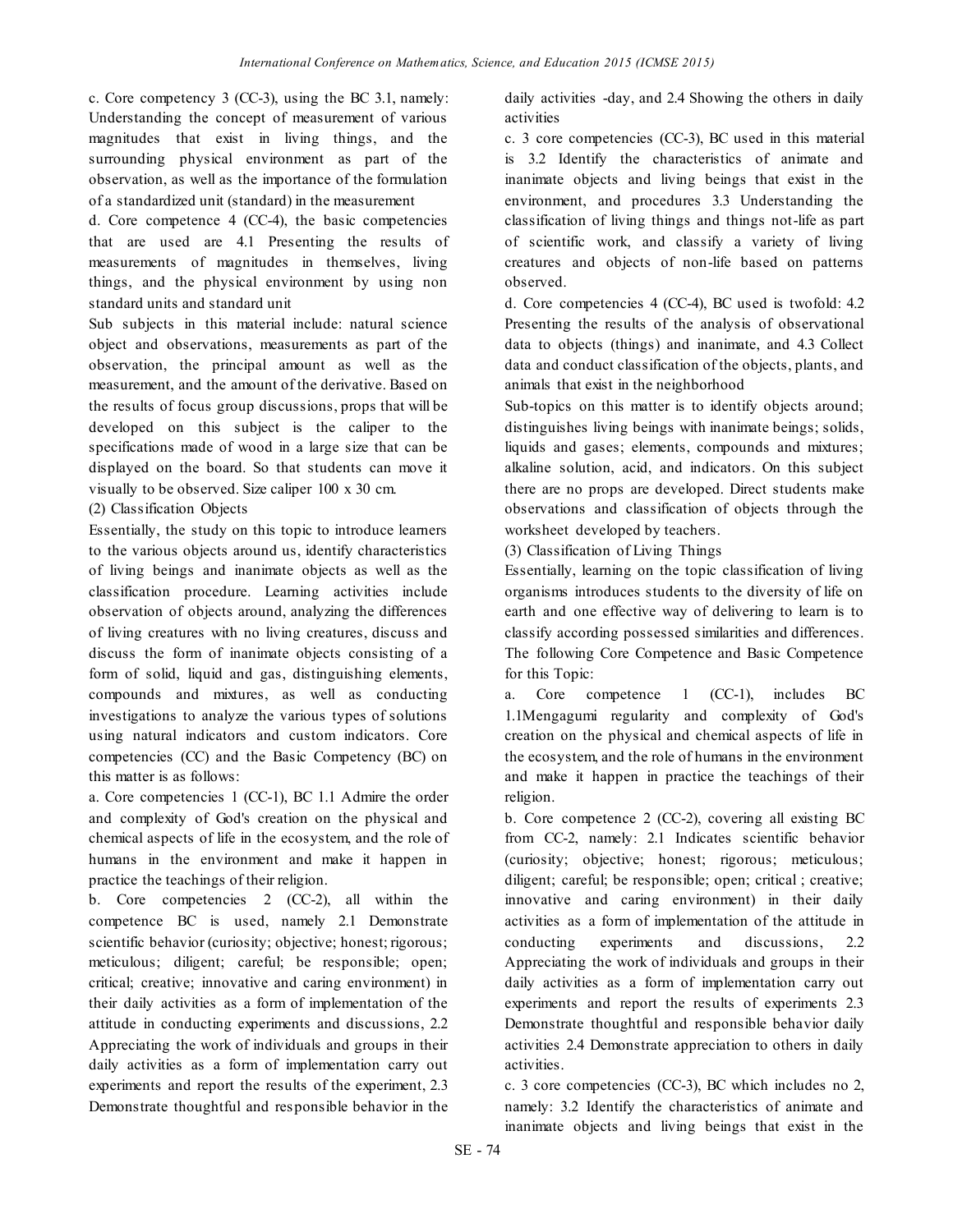environment, and procedures 3.3 Understanding the classification of living things and objects non-life as part of scientific work, as well as to classify various living creatures and objects non-life based on patterns observed d. Core competence 4 (CC-4), BC in these two core competencies, namely: 4.2 Presenting the results of the analysis of observational data to objects (things) and inanimate, and 4.3 Collect data and conduct classification of the objects, plants, and animals in the neighborhood Subtopic in this material is the introduction of classification, how to classify plants and animals, plant classification, and classification of animals. The subject matter is also not developed a tool props.

## (4) Systems of Life Organization

This topic included in the theme of the systems. Learning this topic deliver students to understand the nature of the system. The system as a collection of interrelated components and has a dependency. The system has parts that are smaller (subsystems) and the system is part (subsystem) of a larger system and disturbance at a unit of the system / subsystem will give effect to all members of the system. Core competence and competence are essentially the following:

a. Core competence 1 (CC-1) and 1.1 Admire Competence is essentially God's creation order and complexity of the physical and chemical aspects of life in the ecosystem, and the role of humans in the environment and make it happen in practice the teachings of their religion.

b. Core competencies 2 (CC-2) and 2.1 Demonstrate competence is essentially scientific behavior (curiosity; objective; honest; rigorous; meticulous; diligent; careful; be responsible; open; critical; creative; innovative and caring environment) in daily activities as a form of implementation of the attitude in conducting experiments and discussions, and 2.2 Appreciate the work of individuals and groups in their daily activities as a form of implementation carry out experiments and report the results of the experiment

c. 3 core competencies (CC-3), is essentially the competence of 3.4 Describe diversity in the system of organization of life starting from the cell to the organism, as well as the main constituent of the cell composition

d. Core competencies 4 (CC-4), is essentially the competence 4.4 Conducting observations with the help of a tool to investigate the structure of plants and animals, and 4.5 Creating and presenting a poster about the cell and its parts

Subtopic in this matter is the concept of organization of life, the cell as a structural and functional unit of life, practical observing plant and animal cells, tissues, lab

tissue, organ; organ system, organism, and project presentations cell models. Props are developed in this matter is a model of the parts of cells in plants and animals that can be assembled.

(5) Changes Objects Around Us

This topic is included in the theme of "Change", in essence, learning on this topic introduces learners to the various changes in the material around, and various methods of separation of mixtures. Core competencies and competency is essentially as follows:

a. Core competencies 1 (CC-1), for BC only one that is 1.1Mengagumi regularity and complexity of God's creation on the physical and chemical aspects of life in the ecosystem, and the role of humans in the environment and make it happen in practice the teachings of their religion

b. Core competencies 2 (CC-2), for BC No 2, namely: 2.1 Indicates scientific behavior (curiosity; objective; honest; rigorous; meticulous; diligent; careful; be responsible; open; critical; creative; innovative and care for the environment) in their daily activities as a form of implementation of the attitude in conducting experiments and discussions; and 2.2 Appreciating the work of individuals and groups in their daily activities as a form of implementation carry out experiments and report the results of the experiment.

c. 3 core competencies (CC-3), is essentially the competence of BC 3.5 Understanding the characteristics of the substances, as well as physical and chemical changes in substances that can be used for everyday life d. Core competencies 4 (CC-4), basic competence in CC are: 4.6 Doing separation mixture by physical and chemical properties; and 4.7 Conducting an investigation to determine the nature of the solution that is in the neighborhood using artificial or natural indicators.

In this subject developed simple props such as the separation of the mixture which is chromatography.

(6) Energy and Life Systems

This topic is still considered the theme of "peruabahan". Learning on this topic lead learners to understand the concept of energy, energy sources, peruabahan / energy transformation that occurs in the cells, metabolism (catabolism and anabolism) that occur in living organisms in the event of photosynthesis and respiration of living organisms with their environment, as well as the breakdown of large molecules in the form of carbohydrates, protein, and fat to produce energy ATP.

A list of core competencies and competency essentially, as follows:

a. Core competencies 1 (CC-1), there is only one, namely: 1.1 Admire the order and complexity of God's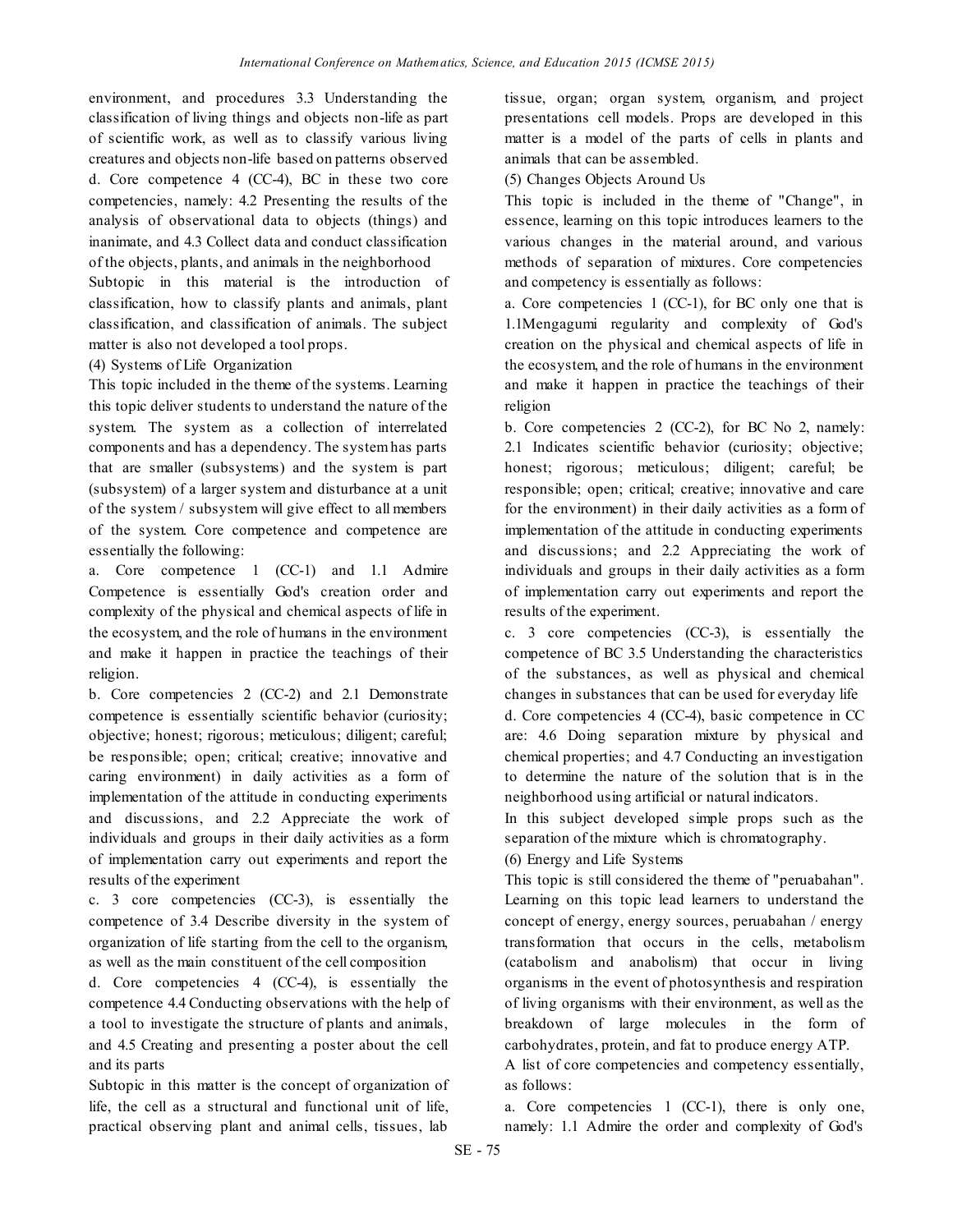creation on the physical and chemical aspects of life in the ecosystem, and the role of humans in the environment and make it happen in practice the teachings of their religion

b. Core competencies 2 (CC-2), there are three basic competencies 2.1 Demonstrate scientific behavior (curiosity; objective; honest; rigorous; meticulous; diligent; careful; be responsible; open; critical; creative; innovative and caring environment ) in their daily activities as a form of implementation of the attitude in conducting experiments and discussions; 2.2 Appreciating the work of individuals and groups in their daily activities as a form of implementation conducting experiments and report the results of the experiment; and 2.3 Demonstrate thoughtful and responsible behavior in daily activities

c. Core competency 3 (CC-3), there is only 1 BC used are: 3.6 Understanding the concept of energy, a variety of energy sources, energy from food, energy transformation, respiration, digestive system, and photosynthesis

d. Core competence 4 (CC-4), which used existing Basic Competence 2, ie 4.8 Conducting simple observation or experiment to investigate the process of photosynthesis in green plants; and 4.9 Conduct observations or experiments to investigate respiration in animals. Props are developed is respirometer in animals.

(7) Temperature and Change

Sub topic is included in the theme of "change", is part of the subject matter "Temperature, Heat, and Heat Transfer". Essentially, learning on this subtopic introduce students in the cold heat level objects (both living and non-living) and due to changes in body temperature (expansion). Core competencies and competency is essentially as follows:

a. Core competence 1 (CC-1), with the basic competencies 1.1 Admire the order and complexity of God's creation on the physical and chemical aspects of life in the ecosystem, and the role of humans in the environment and make it happen in practice the teachings of their religion

b. Core competencies 2 (CC-2), only one basic competencies used, namely: 2.1 Indicates scientific behavior (curiosity; objective; honest; rigorous; meticulous; diligent; careful; be responsible; open; critical; creative ; innovative and caring environment) in daily activities

c. Core competencies (CC-3), there is only one competency is essentially as follows: 3.7 Understanding the concept of temperature, thermal expansion, heat, heat transfer, and their application in the mechanism of

safeguarding the stability of body temperature in humans and animals as well as in everyday life

d. Core competencies 4 (CC-4), only one basic competencies used, namely: 4:10 Conducting an experiment to investigate the effect of temperature and changes as well as heat to changes in temperature and changes in states of matter

Some props are developed are: heat transfer by conduction, heat transfer in a variety of materials, gas convection.

(8) Heat and Displacement

Subtopic is also still on the theme of "Change", is part of the subject matter "Temperature, Heat, and Heat Transfer". Essentially, learning on this subtopic introduce learners to the heat, impact, displacement, and its application both in living beings as well as in everyday life. The following core competencies and competency essentially:

a. Core competence 1 (CC-1), KD is used only one, namely 1.1 Admire the order and complexity of God's creation on the physical and chemical aspects of life in the ecosystem, and the role of humans in the environment and make it happen in practice the teachings of their religion

b. Core competencies 2 (CC-2), the basis used kompeteni KD 2.1 Demonstrate scientific behavior (curiosity; objective; honest; rigorous; meticulous; diligent; careful; be responsible; open; critical; creative; innovative and caring environment) in daily activities

c. Core competencies (CC-3), the competence of the basis used is 3.7 Understand the concept of temperature, thermal expansion, heat, heat transfer, and their application in the mechanism of safeguarding the stability of body temperature in humans and animals as well as in everyday life

d. Core competencies 4 (CC-4), the basic competencies that are used there are 2, namely: 4:10. Conducted an experiment to investigate the effect of temperature and changes as well as heat to changes in temperature and changes in states of matter; and 4:11 Conducting the investigation of the propagation characteristics of heat by conduction, convection, and radiation

Props are developed in the form of a simple thermistor, simple microscope

(9) Interactions with Living Environment

The subject matter included in a large group of "interaction". Learning this topic lead learners to understand the concept of interaction of living beings with the environment. This topic discusses the concept of the environment and what is contained in the environment. Interactions that occur in an environment or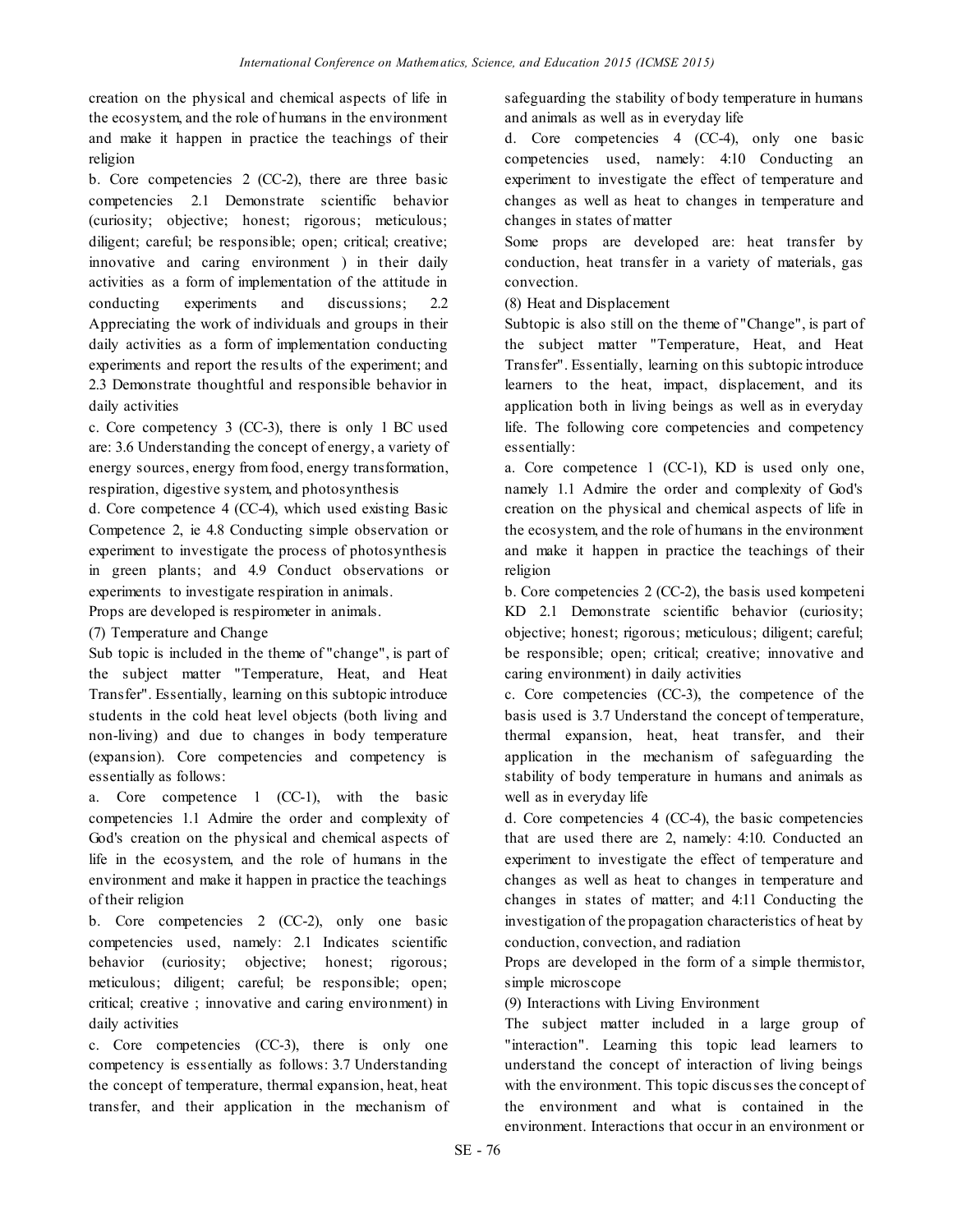ecosystem form a pattern and dependence components. The impact of human interaction with lingkungannta form of environmental change, pollution, and global warming. The following core competencies and competency Essentially for this topic are:

a. Core competence 1 (CC-1), basic competences are used 1.1 Admire the order and complexity of God's creation on the physical and chemical aspects of life in the ecosystem, and the role of humans in the environment and make it happen in practice the teachings of their religion

b. Core competencies 2 (CC-2), the basic competencies that are used include: 2.1 Indicates scientific behavior (curiosity; objective; honest; rigorous; meticulous; diligent; careful; be responsible; open; critical; creative; innovative and care for the environment) in their daily activities; and 2.2 Appreciating the work of individuals and groups in their daily activities as a form of implementation carry out experiments and report the results of the experiment

c. 3 core competencies (CC-3), the competence of the basis used is 3.8 Describe the interaction between living things and their environment; 3.9 Describe the pollution and its impact on living organisms; and 3:10 Describe about the causes of global warming and its impact on the ecosystem.

d. Core competencies 4 (CC-4), the basic competencies that are used are 4:12 Presenting the results of observation of the interaction of living organisms with the surrounding environment, and 4:13 Presenting data and information on the global warming problem and propose countermeasures

Props are developed in the form of a chart of interaction between living organisms in ecosystems and global warming scheme

Overall props required in the implementation of the 2013 curriculum for science subjects junior class VII contentnya based analysis, shown in the following table:

|  |  | Table 1. Requirement Viewer tool in the implementation of the natural science curriculum 2013 class VII junior school |  |  |  |  |  |
|--|--|-----------------------------------------------------------------------------------------------------------------------|--|--|--|--|--|
|  |  |                                                                                                                       |  |  |  |  |  |

| No. | <b>Subject Matter</b>           | CC                      | BC            | <b>Props</b>                           |  |  |
|-----|---------------------------------|-------------------------|---------------|----------------------------------------|--|--|
| 1   | object of science and<br>The    | 1                       | 1.1           | Caliper measurement tools, made of     |  |  |
|     | observations                    | $\overline{2}$          | 2.1           | wood large size that can be affixed on |  |  |
|     |                                 | 3                       | 3.1           | the board / wall                       |  |  |
|     |                                 | 4                       | 4.1           |                                        |  |  |
| 2   | Classification of objects,      | 1                       | 1.1           | No props                               |  |  |
|     |                                 | $\overline{2}$          | 2.1, 2.2,     |                                        |  |  |
|     |                                 |                         | 2.3,2.4       |                                        |  |  |
|     |                                 | 3                       | 3.2,3.3       |                                        |  |  |
|     |                                 | $\overline{4}$          | 4.2, 4.3      |                                        |  |  |
| 3   | Classification of Living Beings | 1                       | 1.1           | No props                               |  |  |
|     |                                 | $\overline{2}$          | 2.1, 2.2,     |                                        |  |  |
|     |                                 |                         | 2.3,2.4       |                                        |  |  |
|     |                                 | 3                       | 3.2, 3.3      |                                        |  |  |
|     |                                 | 4                       | 4.2, 4.3      |                                        |  |  |
| 4   | Systems of Life Organization    | 1                       | 1.1           | Model of animal cells                  |  |  |
|     |                                 | $\overline{\mathbf{c}}$ | 2.1,2.2       | Model of plant cells                   |  |  |
|     |                                 | $\overline{\mathbf{3}}$ | 3.4           |                                        |  |  |
|     |                                 | 4                       | 4.5, 4.6      |                                        |  |  |
| 5   | Change objects around Us        | 1                       | 1.1           | Water<br>purification,<br>simple       |  |  |
|     |                                 | 2                       | 2.1, 2.2      | chromatography, simple microscope      |  |  |
|     |                                 | 3                       | 3.5           |                                        |  |  |
|     |                                 | 4                       | 4.6, 4.7      |                                        |  |  |
| 6   | Energy and Life System          | 1                       | 1.1           | No props                               |  |  |
|     |                                 | $\overline{c}$          | 2.1, 2.2, 2.3 |                                        |  |  |
|     |                                 | 3                       | 3.6           |                                        |  |  |
|     |                                 | 4                       | 4.8, 4.9      |                                        |  |  |
| 7   | Temperature and Change          | 1                       | 1.2           | Thermistor heat                        |  |  |
|     |                                 | 2                       | 2.2           |                                        |  |  |